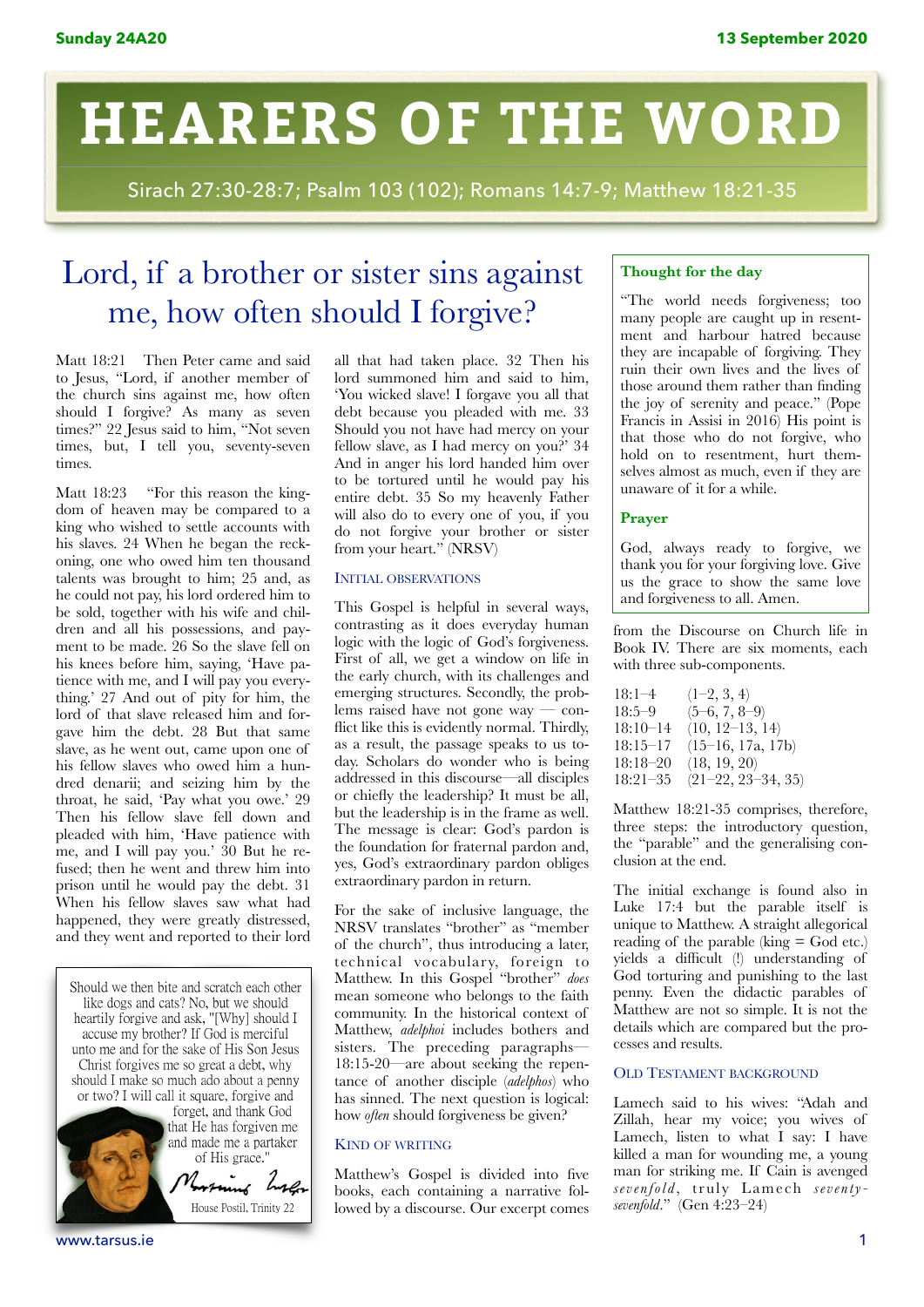You shall not hate in your heart anyone of your kin; you shall reprove your neighbour, or you will incur guilt yourself. You shall not take vengeance or bear a grudge against any of your people, but you shall love your neighbour as yourself: I am the LORD. (Lev 19:17–18)

Contrasting Rabbinic traditions do exist. It is likely that these traditions are a *reaction to the risk of presumption* in the case of "easy" forgiveness. For example,

If a human says, "I will sin and then repent," God forgives up to three times but no more. (*Avot of R. Nathan 40*) If a person commits a transgression, that one is forgiven three times but not the fourth. (*Talmud b. Yom 86b*) If a person sins two or three times, they (others in the people of God) forgive him but not on the fourth occasion. (*Tosefta t. Yom 4.13*)

# NEW TESTAMENT FOREGROUND

And *forgive* us our debts, as we also have *forgiven* our debtors. (Matt 6:12)

For if you *forgive* others their trespasses, your heavenly Father will also *forgive* you; but if you do not *forgive* others, neither will your Father *forgive* your trespasses. (Matt 6:14–15)

Do not judge, so that you may not be judged. For with the judgment you make you will be judged, and the measure you give will be the measure you get. (Matt  $7:1-2)$ 

Then he took a cup, and after giving thanks he gave it to them, saying, "Drink from it, all of you; for this is my blood of the covenant, which is poured out for many for the *forgiveness* of sins." (Matt 26:27–28)

#### ST PAUL

Blessed be the God and Father of our Lord Jesus Christ, the Father of mercies and the God of all consolation, who consoles us in all our affliction, so that we may be able to console those who are in any affliction with the consolation with which we ourselves are consoled by God. (2 Cor 1:2–4)

#### BRIEF COMMENTARY

**Verse 21** Peter acts as spokesman and in his mouth the community asks a practical question. Seven retains its note of perfection, perhaps ironically.

**Verse 22** Jesus' reply builds on the number seven and exaggerates it to suggest limitless forgiveness. The allusion to Lamech turns *that* story on its head.

**Verse 23** The king is evidently a Gentile and his "slaves" are high officials of the court. If a Gentile can be so magnanimous…

**Verse 24** 10,000 was the highest number used in accounting at the time. A talent was the equivalent of 10,000 denarii. According to Josephus, a denarius was a day's wages. The sum is thus astronomical, impossible and hyperbolic. Even Herod took in "only" 200 talents in annual taxation from Galilee. So, the amount is, by definition, beyond repayment.

**Verse 25** The sale would not have come near the amount owed because the highest going rate for a "slave" was about 2,000 denarii (one fifth of a talent). NB the king has become "his lord."

**Verse 26** The plea is completely unrealistic but persuasively abject. As the parable evolves, the servant will get "time"!

**Verse 27** Two words are important here. Seized with pity is *splagchnistheis,*  meaning profound compassion from within*.* Forgave is the same word used for forgiveness of sins at the start. The expression "The lord of that slave" comes up again in Matt 24:50; 25:19, 21, 23, permitting a Messianic reading of the role of lord.

**Verse 28** The social inequalities no longer have a role here. The debt is between fellow servants, a word from the early church (Matt 18:28–29, 31, 33; 24:49; Col 1:7; 4:7; Rev 6:11; 19:10; 22:9). The violence foreshadows the later violence of his lord's reaction.

**Verse 29** This time, the amount is not small but in practice realisable, with mercy and patience. Echoing the earlier plea, the fellow servant too asks for time.

**Verse 30** In Greek it says simply, "he did not wish." A debtor in prison would depend on family and friends to raise the amount required for release. NB cf. *Come to terms quickly with your accuser while you are on the way to court with him, or your accuser may hand you over to the judge, and the judge to the guard, and you will be thrown into prison. Truly I tell you, you will never get out until you have paid the last penny.* (Matt 5:25–26)

**Verse 31** This perfectly natural reaction is also that of the hearers of the parable.

**Verses 32-33** The lord first retells the main story and then draws the obvious conclusion. The phrase "should you

not" conceals the Greek *dei* or "it is necessary." It echoes both Gospel "must" of Jesus' destiny and the "must" of discipleship. The central vision of mercy and forgiveness, so important in this Gospel, comes to the fore. It all started with the first Beatitude: "Blessed are the merciful, for they will receive mercy. (Matt 5:7; cf. Matt 9:27; 15:22; 17:15; 18:33; 20:30-31; for the noun mercy, see Matt 9:13; 12:7; 23:23).

**Verse 34** The opening word in Greek —*orgistheis*, seized with anger—consciously echoes the earlier seized with compassion in v. 27. Once again, the amount to be raised is impossible—but at least the servant got the time he asked for earlier on!!

**Verse 35** The teaching is generalised and anticipates the judgment parables in Matthew 23-25. It is initially a warning. But there is something deeper. God's grace is a gift which we can never, ever earn. We can, however, lose it. Matthew teaches that if forgiveness does not become part of who we are, we become in a way incapable of receiving it even from God.

# POINTERS FOR PRAYER

**1.** Jesus surprised Peter by telling him he needed to forgive seventy-seven times. Perhaps you have known the truth of this when something reminds you of a past hurt and you find your need in your heart to forgive again the person who hurt you. What was this like for you? How has a capacity to have a forgiving heart helped you?

**2.** Sometimes we need to forgive ourselves for things we regret about past behaviour. What happens to you when you cannot do this? How has your ability to forgive yourself for past mistakes influenced your attitude towards yourself now?

**3.** Are there people whose ability to forgive has inspired you? Recall them and the forgiveness they showed and give thanks for their example.

#### PRAYER

O God most high, you are slow to anger and rich in compassion.

Keep alive in us the memory of your mercy, that our angers may be calmed and our resentments dispelled. May we discover the forgiveness promised to those who forgive and become a people rich in mercy. Through Christ our Lord. Amen.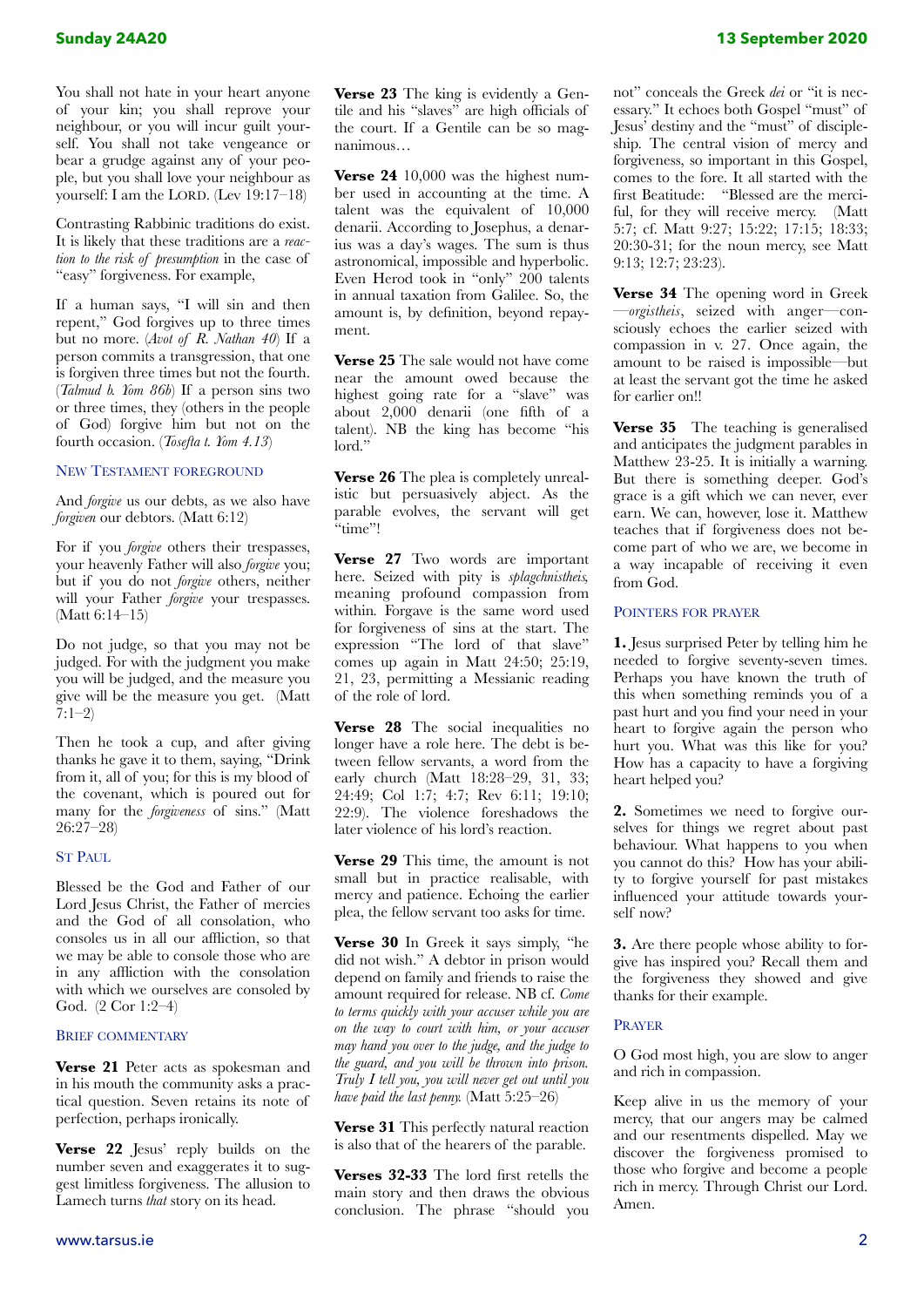# For none of us lives for himself and none dies for himself

Rom 14:7 For (*gar*) none of us lives for himself and none dies for himself. 8 If we live, we live for the Lord; if we die, we die for the Lord. Therefore, whether we live or die, we are the Lord's. 9 For (*gar*) this reason Christ died and returned to life, so that he may be the Lord of both the dead and the living.

(The Jerusalem Bible translation of v. 7 does not reflect the Greek accurately: *The life and death of each of us has its influence on others*. A more precise version is that given above from the NET version.)

# INITIAL OBSERVATIONS

Today, we have our last Sunday excerpt from Romans. It comes from the point in the letter where Paul is finally being quite practical. This may not be so evident from the short reading given and, as a consequence, the context matters somewhat more than usual.

#### KIND OF WRITING

Our short excerpt is part of the third section of Rom 12:1-15:6.

12:1-2 *Christian life as reasonable worship*  12:3-13:14 *Christian living in the Empire* **14:1-15:6** *Living inclusively and tolerantly*

Within 14:1-15:6, devoted to inclusivity and tolerance, several moments may be recognised.

14:1-12 *Tolerance is the call of everyone* 14:13-23 *The strong must be tolerant* 15:1-6 *The example of Jesus himself*

#### ORIGIN OF THE READING

The context in the community was conflict over two aspects of being Christian. The first touched on how much of the Jewish tradition to hold on to as essential. The second had to do with how to act within the surrounding pagan culture. Such issues of tradition and inculturation are always current and very much so in our day. So, even if the particular issues at stake may seem remote, the general issue and the resolution promoted by Paul are relevant today.

In the eyes of "the weak," the strong *are* sinning. In the eyes of "the strong," the week are *not* sinning but failing to exercise freedom. Nevertheless, it looks as if the problem lies with the strong despising the weak rather than vice versa.

#### RELATED PASSAGES

*The immediately preceding verses are vital:* 

Now receive the one who is weak (*not a self-designation!*) in the faith, and do not have disputes (*quarrels*) over differing opinions (*reasonings or grumblings*). One person believes in eating everything, but the weak person eats only vegetables (*keeping kosher and/or avoiding meat sacrificed to idols*). The one who eats everything (*a new freedom in Christ*) must not despise the one who does not, and the one who abstains must not judge the one who eats everything, for God has accepted him (*notice the balance; this core teaching is found in Rom 3:21–5:11*). Who are you to pass judgment on another's servant? (*Forbidden socially and a fortiori theologically.*) Before his own master he stands or falls. And he will stand, for (*gar*) the Lord is able (*God's power—dynamis*) to make him stand.

One person regards one day holier than other days, (*e.g. observing the Sabbath and the feasts*) and another regards them all alike. Each must be fully convinced in his own mind. The one who observes the day does it for the Lord. The one who eats, eats for the Lord because he gives thanks to God, and the one who abstains from eating abstains for the Lord, and he gives thanks to God. (Rom 14:1–6)

*Paul then goes on to our reading to give a theological foundation for tolerance.* 

#### BRIEF COMMENTARY

**Verse 7** The connecting word "for" (*gar*) is a key here. Paul is going to ground the practical advice in the previous two verses. The foundation lies not in human rights or respect, but in the Christ event. In this context, to live for yourself (the very opposite of living for the Gospel) means to order one's life in relation to one's own background, culture, desires, and wishes. This may not be bad in itself but fails to notice the new outlook gained in Christ. Cf. *For the love of Christ controls us, since we have concluded this, that Christ died for all; therefore all have died. And he died for all so that those who live should no longer live for themselves but for him who died for them and was raised. (2 Cor 5:14–15*; also Gal 2:19-20)

"Living and dying" are basic and include everything in between. The JB version in the lectionary thus reduces the range intended and just misses the point. Paul is speaking in the singular—it is a matter of individual conscience and outlook, within the community of faith.

**Verse 8** This verses states positively the teaching of the preceding verse with the addition of "we are the Lord's." Paul's sense of belonging to Christ is very strong: Rom 8:9; 1 Cor 3:23; 6:19–20; 15:23; 2 Cor 10:7; Gal 5:24. Cf. *And if you belong to Christ, then you are Abraham's descendants, heirs according to the promise*. (Gal 3:29)

**Verse 9** Note the resumptive "for" (*gar*) at the start of the verse. Paul gets to the heart of the matter, Jesus' death and resurrection. Believers belong to the Lord precisely because of the events that gave us new life in Christ. Thus, believers' belonging is grounded in the Lord's "ruling" through his death and resurrection. This post-Easter worldwide rule of the Lord relativises all barriers and customs. Cf. *For he is our peace, the one who made both groups into one and who destroyed the middle wall of partition, the hostility, when he nullified in his flesh the law of commandments in decrees. He did this to create in himself one new man out of two, thus making peace, and to reconcile them both in one body to God through the cross, by which the hostility has been killed*. (Eph 2:14–16)

The logic is clear: if Christ has died for all, both living and dead, then Christbelievers must find a way of living together. Cf. *Now receive the one who is weak in the faith, and do not have disputes over differing opinions*. (Rom 14:1) *But we who are strong ought to bear with the failings of the weak, and not just please ourselves*. (Rom 15:1) Because the Lord, who accepts us all, is ruler of the living and the dead, judgement is his, not ours, as the next verses go on to illustrate.

#### POINTERS FOR PRAYER

**1.** It is easy to feel superior to fellow Christians who differ from me/us. Can I identify that within myself in today's Church?

**2.** We are all, without distinction, receivers of God's astonishing grace in Christ—that must relativise the significance of some of our disputes…within and between the churches.

#### PRAYER

God, your love for us in Christ is the very ground of our being. Help us to find ways to live tolerantly and inclusively with fellow believers so that our distinctions and disputes may not cause both insiders and outsiders to stumble.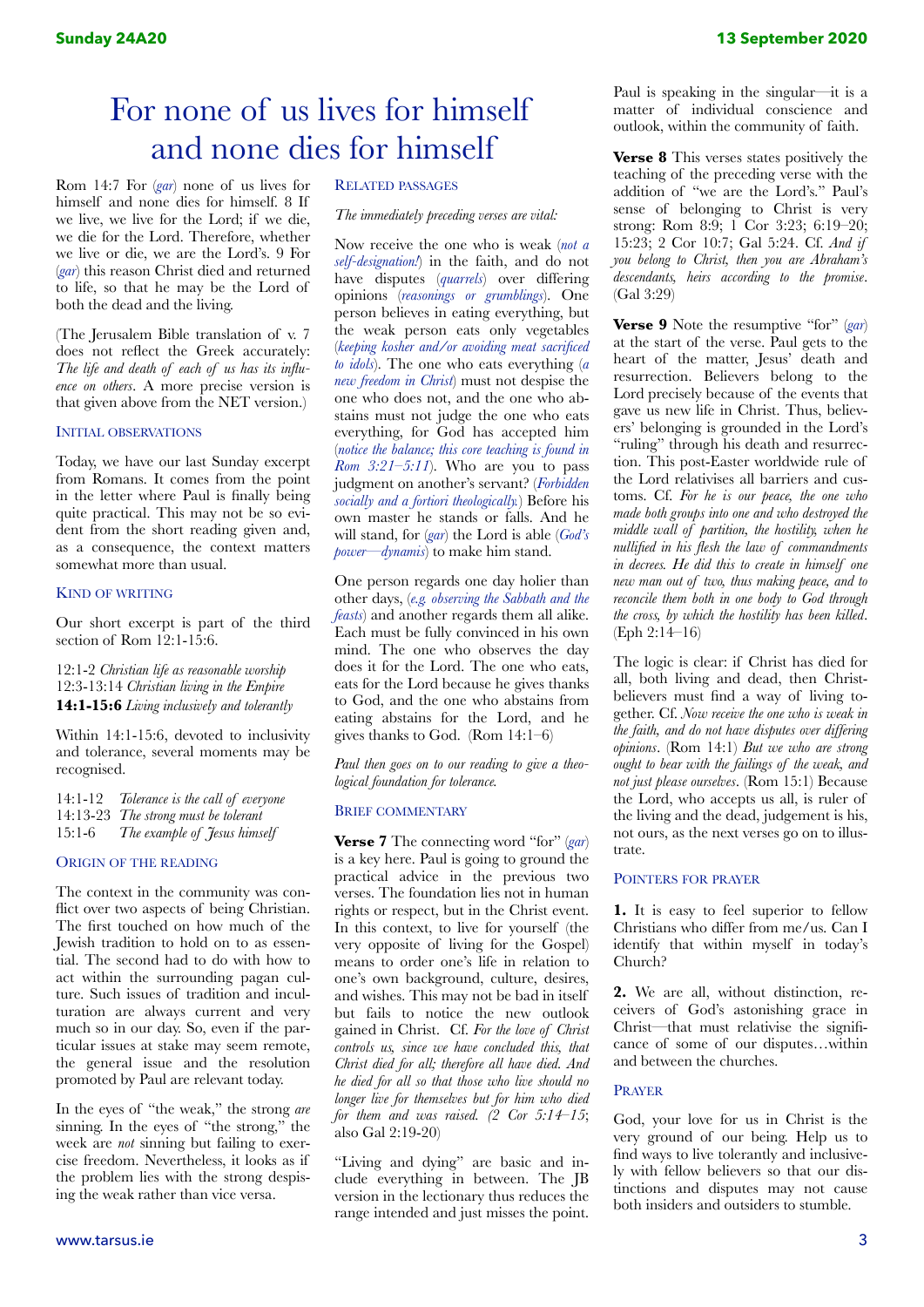# Forgive your neighbour the wrong he has done, and then your sins will be pardoned when you pray

| Sir 27:30 | Anger and wrath, these also are abominations,           |
|-----------|---------------------------------------------------------|
|           | yet a sinner holds on to them.                          |
|           | Sir 28:1 The vengeful will face the Lord's vengeance,   |
|           | for he keeps a strict account of their sins.            |
| 2         | Forgive your neighbour the wrong he has done,           |
|           | and then your sins will be pardoned when you pray.      |
| 3         | Does anyone harbour anger against another,              |
|           | and expect healing from the Lord?                       |
| 4         | If one has no mercy toward another like himself,        |
|           | can he then seek pardon for his own sins?               |
| 5         | If a mere mortal harbours wrath,                        |
|           | who will make an atoning sacrifice for his sins?        |
| 6         | Remember the end of your life, and set enmity aside;    |
|           | remember corruption and death,                          |
|           | and be true to the commandments.                        |
|           | Remember the commandments, and do not be angry with you |

our neighbour; remember the covenant of the Most High, and overlook faults.

# INITIAL OBSERVATIONS

This stunning reading is a perfect match for today's Gospel. It might even be a good idea to read the Gospel first and then Sirach. The directness is unmissable and the message unavoidable.

#### KIND OF WRITING

This is wisdom literature, so it is based on observation of life—seeing what works and drawing the necessary conclusions. Cf. *Jealousy and anger shorten life, and anxiety brings on premature old age.* (Sir 30:24) A little exceptionally, this wisdom book owes a great deal to the Pentateuch, the historical books, the three major prophets and the twelve minor ones. Although very much a religious book, it also shows the influence of Greek culture and, in particular, it responds to Hellenistic philosophy with a special interest in panentheism (God in creation) and theodicy (God is good in spite of evil).

# ORIGIN OF THE READING

Towards the end of this long book, the author reveals who he is: *Instruction in understanding and knowledge I have written in this book, Jesus son of Eleazar son of Sirach of Jerusalem, whose mind poured forth wisdom*. (Sir 50:27) The book survives in Greek, though substantial Hebrews portions about two thirds—were found in the Cairo Genizah, Qumran and Masada. It is very likely that Sira wrote about 195-175 BC in Alexandria (Egypt) and that Ben Sira translated his grandfather's

writings some time around 132 BC.

This sprawling production does have a pattern across it and the reader is guided by eight poems on the search for wisdom (1:1–10; 4:11–19; 6:18–37; 14:20–15:10; 24:1–34; 32:14–33:18; 38:24–39:11; 44:1–15). These poems seem to introduce the major sections of the book  $(1:1-50:24)$ . The book ends with postscripts  $(50:25-29)$  and appendices  $(51:1-$ 30). Our reflection is taken from *Part 5*   $(24:1-32:13)$ , showing this sequence:

24:1–34: The Torah is our wisdom 25:1–11: Fear of the Lord is essential 25:13–26:27: Benefits of good wife 26:28–27:15: Wise and foolish talk 27:16–21: Disloyalty ruins friendship 27:22–29: Harm rebounds on the doer *27:30–28:7: Forgiving your neighbour*  28:8–26: Avoiding the quarrelsome 29:1–20: Kindness and caution 29:21–28: Living moderately 30:1–13: Bringing up children 30:14–25: Health and cheerfulness 31:1–11: Wealth as an obstacle 31:12–32:13: Good manners

#### RELATED PASSAGES

For judgment is merciless for the one who has shown no mercy. But mercy triumphs over judgment. (Jas 2:13)

Have mercy in your inner being, my children, because whatever anyone does to his neighbour, the Lord will do to him. (*Testament of the Twelve Patriarchs, Zebul* 5:3)

Love one another from the heart, there-

fore, and if anyone sins against you, speak to him in peace. Expel the venom of hatred, and do not harbour deceit in your heart. If anyone confesses and repents, forgive him. (*Testament of the Twelve Patriarchs Gad* 6:3)

#### BRIEF COMMENTARY

**Verse 30** "Abominations" is a very strong negative, so the shock is evident.

**Verse 1** This rather traditional teaching is found across all of Sira. God records both bad *and good* deeds. Cf. Dt 32:35; Rom 12:19.

**Verse 2** The linking of forgiveness and prayer anticipates much in the New Testament. Cf. Mt 6:14. Ben Sira is especially devoted to prayer and liturgy.

**Verses 3-4** The teaching is in the form of two questions both expecting the answer no. To receive healing and forgiveness, we must be ready to give forgiveness and healing. The argument in v. 4 is "from the greater to the lesser": if you can't show mercy to your equal how can you expect it from above?

**Verse 5** Again, the verse is in the form of a question. External sacrifice is not efficacious on its own; its value comes from within the person praying.

**Verse 6** An argument from the certainty of death. Cf. *In all you do, remember the end of your life, and then you will never sin.*  (Sir 7:36) *Do not give your heart to grief; drive it away, and remember your own end.* (Sir 38:20) Ben Sira quite traditional, even old-fashioned in denying life after death. This is, therefore, the only chance to be good.

**Verse 7** The implied argument is that God, in his graciousness (expressed in the covenant) has overlooked all faults and therefore so should we. Cf. *You shall not take vengeance or bear a grudge against any of your people, but you shall love your neighbour as yourself: I am the LORD*. (Lev 19:18)

#### POINTERS FOR PRAYER

**1.** What is my own experience of being forgiven by others and by God?

**2.** Have I known from my own experience the intimate link between the practice of forgiveness and prayer?

### PRAYER

Give us, O Lord, a heart ready to forgive so that we have have a heart ready to receive forgiveness from you. Through Christ our Lord. Amen.